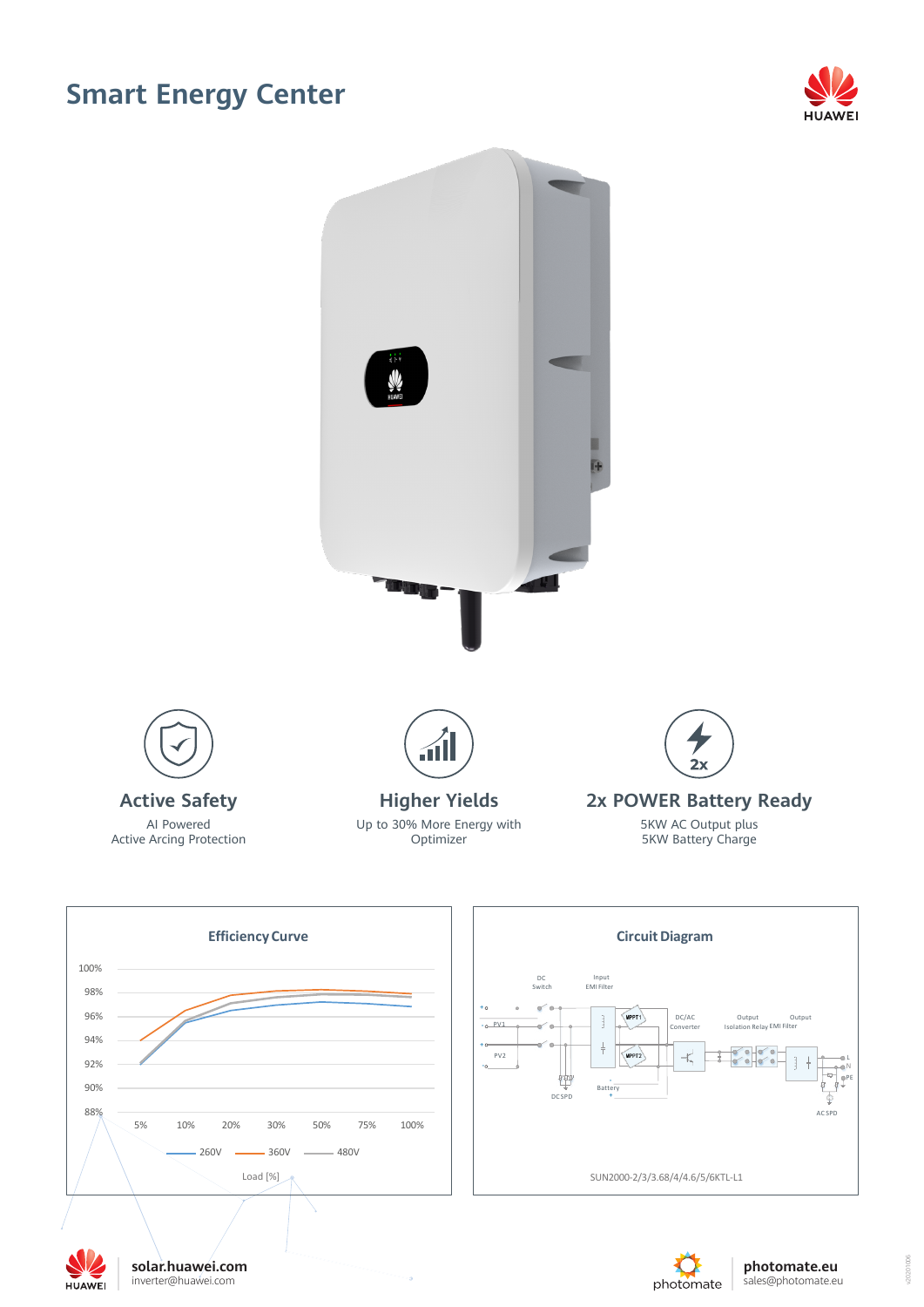## SUN2000-2/3/3.68/4/4.6/5/6KTL-L1 **Technical Specification**

| <b>Technical Specification</b>                | <b>SUN2000</b><br>$-2$ KTL-L1                      | <b>SUN2000</b><br>$-3$ KTL-L1 | <b>SUN2000</b><br>$-3.68$ KTL-L1 | <b>SUN2000</b><br>$-4$ KTL $-$ L1 | <b>SUN2000</b><br>$-4.6$ KTL $-$ L1 | <b>SUN2000</b><br>$-5$ KTL $-$ L1 | <b>SUN2000</b><br>$-6$ KTL-L1 <sup>1</sup> |  |  |  |  |
|-----------------------------------------------|----------------------------------------------------|-------------------------------|----------------------------------|-----------------------------------|-------------------------------------|-----------------------------------|--------------------------------------------|--|--|--|--|
|                                               |                                                    |                               |                                  |                                   |                                     |                                   |                                            |  |  |  |  |
|                                               | Efficiency                                         |                               |                                  |                                   |                                     |                                   |                                            |  |  |  |  |
| Max. efficiency                               | 98.2%                                              | 98.3%                         | 98.4%                            | 98.4%                             | 98.4%                               | 98.4%                             | 98.4%                                      |  |  |  |  |
| European weighted efficiency                  | 96.7%                                              | 97.3%                         | 97.3%                            | 97.5%                             | 97.7%                               | 97.8%                             | 97.8%                                      |  |  |  |  |
| Input (PV)                                    |                                                    |                               |                                  |                                   |                                     |                                   |                                            |  |  |  |  |
| Recommended max. PV power <sup>2</sup>        | 3,000Wp                                            | 4,500Wp                       | 5,520 Wp                         | 6,000 Wp                          | 6,900 Wp                            | 7,500 Wp                          | 9,000 Wp                                   |  |  |  |  |
| Max. input voltage                            | 600 V 3                                            |                               |                                  |                                   |                                     |                                   |                                            |  |  |  |  |
| Start-up voltage                              | 100 V                                              |                               |                                  |                                   |                                     |                                   |                                            |  |  |  |  |
| MPPT operating voltage range                  | 90 V - 560 V $3$                                   |                               |                                  |                                   |                                     |                                   |                                            |  |  |  |  |
| Rated input voltage                           | 360 V                                              |                               |                                  |                                   |                                     |                                   |                                            |  |  |  |  |
| Max. input current per MPPT                   | 12.5 A                                             |                               |                                  |                                   |                                     |                                   |                                            |  |  |  |  |
| Max. short-circuit current                    | 18 A                                               |                               |                                  |                                   |                                     |                                   |                                            |  |  |  |  |
| Number of MPP trackers                        | $\overline{2}$                                     |                               |                                  |                                   |                                     |                                   |                                            |  |  |  |  |
| Max. input number per MPP tracker             | $\mathbf{1}$                                       |                               |                                  |                                   |                                     |                                   |                                            |  |  |  |  |
|                                               |                                                    |                               |                                  |                                   |                                     |                                   |                                            |  |  |  |  |
|                                               |                                                    |                               |                                  | Input (DC Battery)                |                                     |                                   |                                            |  |  |  |  |
| Compatible Battery                            | LG Chem RESU 7H_R / 10H_R                          |                               |                                  |                                   |                                     |                                   |                                            |  |  |  |  |
| Operating voltage range                       | 350 ~ 450 Vdc                                      |                               |                                  |                                   |                                     |                                   |                                            |  |  |  |  |
| Max operating current                         | 10 A @7H_R / 15 A @10H_R                           |                               |                                  |                                   |                                     |                                   |                                            |  |  |  |  |
| Max charge power                              |                                                    |                               |                                  | 3,500 W @7H_R / 5,000 W @10H_R    |                                     |                                   |                                            |  |  |  |  |
| Max discharge Power @7H_R                     | 2,200W                                             | 3,300W                        | 3,500 W                          | 3,500 W                           | 3,500 W                             | 3,500 W                           | 3,500 W                                    |  |  |  |  |
| Max discharge Power @10H_R                    | 2,200W                                             | 3,300W                        | 3,680 W                          | 4,400 W                           | 4,600 W                             | 5,000 W                           | 5,000 W                                    |  |  |  |  |
|                                               |                                                    |                               |                                  |                                   |                                     |                                   |                                            |  |  |  |  |
| Compatible Battery<br>Operating voltage range | HUAWEI Smart ESS Battery 5kWh - 30kWh <sup>1</sup> |                               |                                  |                                   |                                     |                                   |                                            |  |  |  |  |
| Max operating current                         | 350 ~ 560 Vdc                                      |                               |                                  |                                   |                                     |                                   |                                            |  |  |  |  |
| Max charge Power                              | 15 A<br>5,000 W 4                                  |                               |                                  |                                   |                                     |                                   |                                            |  |  |  |  |
| Max discharge Power                           | 2,200W                                             | 3,300W                        | 3,680 W                          | 4,400W                            | 4.600 W                             | 5,000 W                           | 5,000 W                                    |  |  |  |  |
|                                               |                                                    |                               |                                  |                                   |                                     |                                   |                                            |  |  |  |  |
|                                               |                                                    |                               |                                  | Output (On Grid)                  |                                     |                                   |                                            |  |  |  |  |
| Grid connection                               |                                                    |                               |                                  | Single phase                      |                                     |                                   |                                            |  |  |  |  |
| Rated output power                            | 2,000W                                             | 3,000 W                       | 3,680W                           | 4,000W                            | 4,600 W                             | 5,000 W 5                         | 6,000 W                                    |  |  |  |  |
| Max. apparent power                           | 2,200VA                                            | 3,300 VA                      | 3,680 VA                         | 4,400VA                           | 5,000 VA 6                          | 5,500 VA7                         | 6,000 VA                                   |  |  |  |  |
| Rated output voltage                          | 220 Vac / 230 Vac / 240 Vac                        |                               |                                  |                                   |                                     |                                   |                                            |  |  |  |  |
| Rated AC grid frequency                       | 50 Hz / 60 Hz                                      |                               |                                  |                                   |                                     |                                   |                                            |  |  |  |  |
| Max. output current                           | 10 A                                               | 15 A                          | 16 A                             | 20 A                              | 23 A 8                              | 25 A 8                            | 27.3 A                                     |  |  |  |  |
| Adjustable power factor                       | 0.8 leading  0.8 lagging                           |                               |                                  |                                   |                                     |                                   |                                            |  |  |  |  |

- Max. total harmonic distortion  $\leq$  3 %
	-

## Output (Backup Power via Backup Box-B0)

| Maximum apparent power | 5,000 VA                 |
|------------------------|--------------------------|
| Rated output voltage   | 220 V / 230 V            |
| Maximum output current | 22.7 A                   |
| Power factor range     | 0.8 leading  0.8 lagging |
|                        |                          |

\*1/Available in 202003.<br>\* A inverter max input PV power is 10,000 Wp when long strings are designed and fully connected with SUN2000-450W-P power optimizers.<br>\*3 The maximum input voltage and operating voltage upper limit w